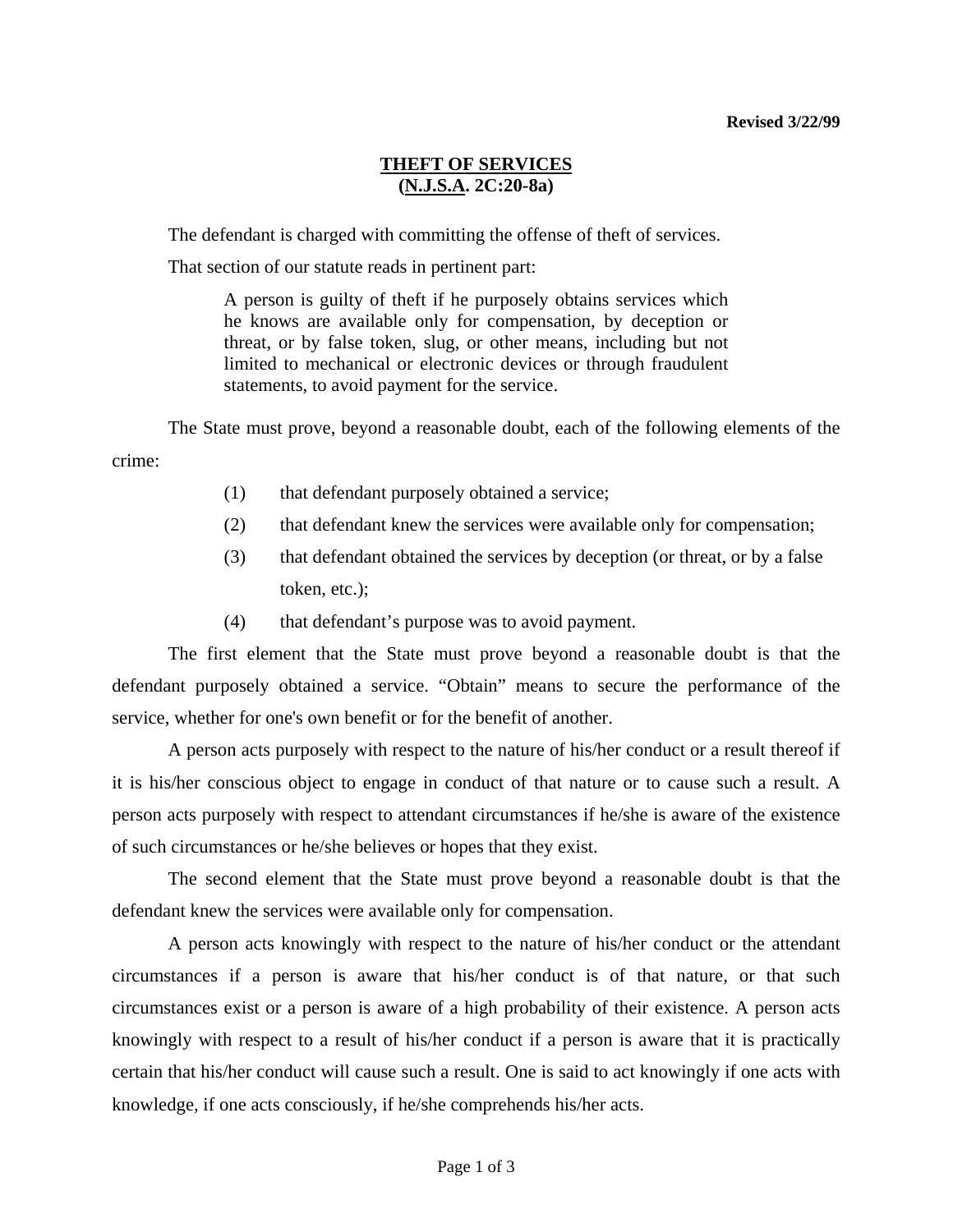#### **THEFT OF SERVICES N.J.S.A. 2C:20-8a**

 Purpose and knowledge are conditions of the mind which cannot be seen and can only be determined by inferences from conduct, words or acts. A state of mind is rarely susceptible of direct proof, but must ordinarily be inferred from the facts. Therefore, it is not necessary, members of the jury, that the State produce witnesses to testify that the defendant said he/she had a certain state of mind when he/she engaged in a particular act. It is within your power to find that such proof has been furnished beyond a reasonable doubt by inferences which may arise from the nature of his/her acts and his/her conduct, and from all he/she said and did at the particular time and place, and from all of the surrounding circumstances.

 Services include labor, professional service, transportation, telephone (including using, selling, or possessing a computer to deprive a telephone company of its charges), or other public service, accommodation in hotels, restaurants or elsewhere, entertainment, admissions to exhibitions and use of vehicles or other movable property.

 The third element that the State must prove beyond a reasonable doubt is that the defendant obtained the services by deception. A person "deceives" if he/she "purposely creates or reinforces a false impression, including false impressions as to law, value, intention or other state of mind; but deception as to a person's intention to perform a promise shall not be inferred from the fact alone that he/she did not subsequently perform the promise."<sup>[1](#page-1-0)</sup> A person also deceives when he/she "prevents another from acquiring information which would affect (his/her) judgment of a transaction; or fails to correct a false impression which the deceiver previously created or reinforced, or which the deceiver knows to be influencing another to whom he/she stands in a fiduciary or confidential relationship."<sup>[2](#page-1-1)</sup>

 "Threat" means a communicated intent to inflict physical or other harm on any person or on property.<sup>[3](#page-1-2)</sup>

 "By a false token" means a false document or sign of the existence of a fact, in general, used for the purposes of fraud. It is a device used to obtain money by false pretenses. $4$  For example, the use of a slug is use "by a false token." A slug is an object or article which by virtue of its size, shape, or any other quality is capable of being inserted or deposited in a coin,

 $\frac{1}{1}$  $\frac{N. J.S.A.}{N. J.S.A.}$  2C:20-4a.

<span id="page-1-1"></span><span id="page-1-0"></span> $\frac{2}{3}$  N.J.S.A. 2C:20-4b and c.

<span id="page-1-3"></span><span id="page-1-2"></span> $\frac{3}{4}$  Black's Law Dictionary, 6th ed.

Black's Law Dictionary, 6th ed.